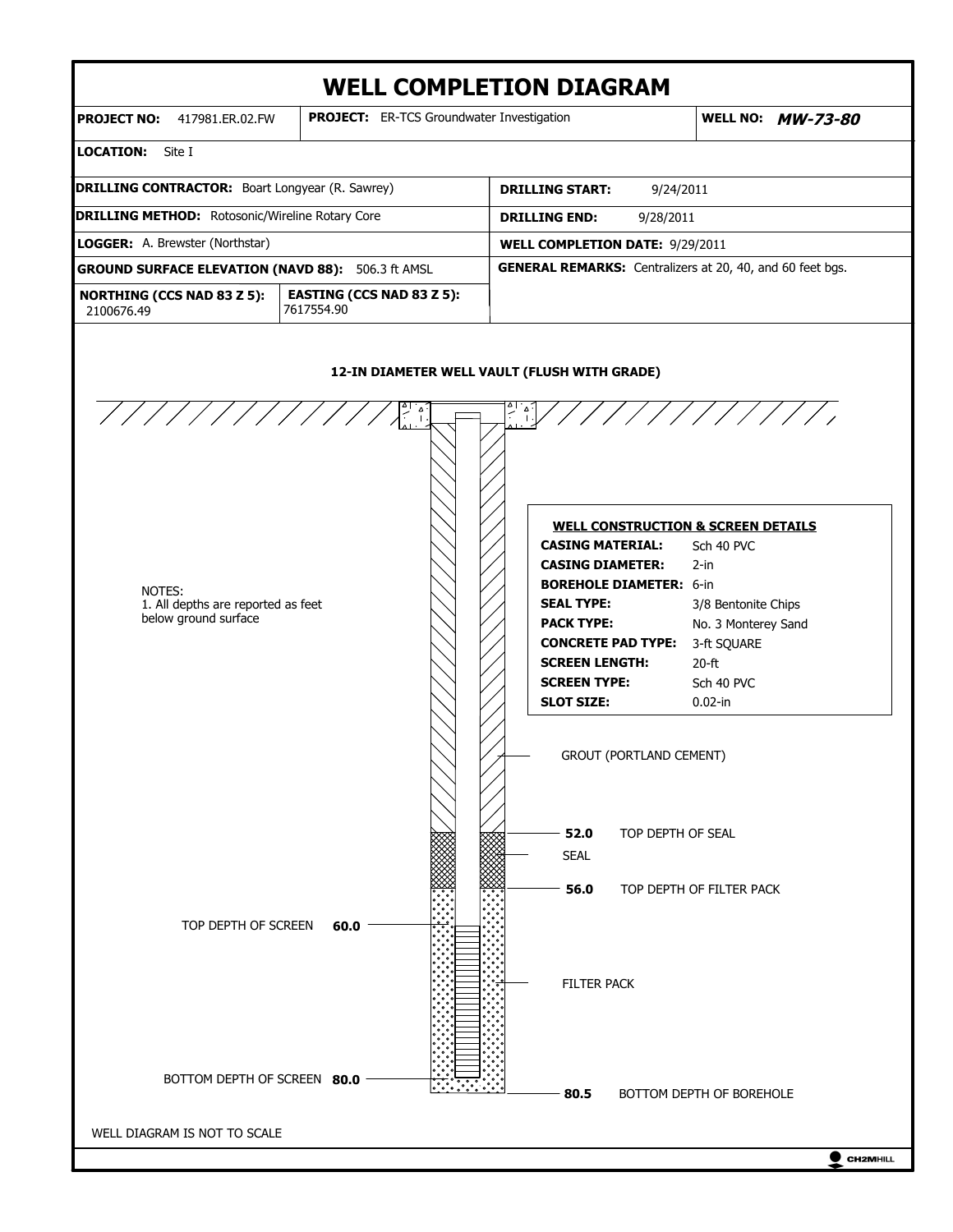

**PROJECT NUMBER: 417981.ER.02.FW BH-73**

**BORING NUMBER:**

**SHEET 1 OF 5**

## **ROCK CORE LOG**

PROJECT : PG&E Topock, ER-TCS Investigation

LOCATION : Site I (2100676.5 N, 7617554.9 E)

ELEVATION : 506.3 ft DRILLING CONTRACTOR : Boart Longyear (R. Sawrey)

CORING EQUIPMENT AND METHOD : HQ Wire-Line Rotary

|                             | WATER LEVELS: Approx. 52 ft BGS<br>LOGGER: R. Tweidt (Northstar)<br>START: 9/24/2011<br>END: 9/27/2011 |           |                       |                                                                                 |              |                                                                                                              |                                                          |
|-----------------------------|--------------------------------------------------------------------------------------------------------|-----------|-----------------------|---------------------------------------------------------------------------------|--------------|--------------------------------------------------------------------------------------------------------------|----------------------------------------------------------|
|                             |                                                                                                        |           |                       | <b>DISCONTINUITIES</b>                                                          |              | <b>LITHOLOGY</b>                                                                                             | <b>COMMENTS</b>                                          |
| DEPTH BELOW<br>SURFACE (ft) |                                                                                                        |           |                       | <b>DESCRIPTION</b>                                                              |              | ROCK TYPE, COLOR,                                                                                            | SIZE AND DEPTH OF CASING,                                |
|                             | CORE RUN,<br>LENGTH, AND<br>RECOVERY (%)                                                               | Q D (%)   | FRACTURES<br>PER FOOT | DEPTH, TYPE, ORIENTATION, ROUGHNESS,                                            | SYMBOLIC LOG | MINERALOGY, TEXTURE,<br>HARDNESS, WEATHERING,                                                                | FLUID LOSS, CORING RATE AND<br>SMOOTHNESS, CAVING ROD    |
|                             |                                                                                                        | $\propto$ |                       | PLANARITY, INFILLING MATERIAL AND<br>THICKNESS, SURFACE STAINING, AND TIGHTNESS |              | AND ROCK MASS<br><b>CHARACTERISTICS</b>                                                                      | DROPS, TEST RESULTS, ETC.                                |
|                             |                                                                                                        |           |                       |                                                                                 |              | <b>Silty Sand (SM)</b><br>0-7.0' - Fill-brown (10YR 5/3),<br>metadiorite gravel and cobble, dry,<br>no odor. |                                                          |
|                             |                                                                                                        |           |                       |                                                                                 |              |                                                                                                              |                                                          |
|                             |                                                                                                        |           |                       |                                                                                 |              |                                                                                                              |                                                          |
|                             |                                                                                                        |           |                       |                                                                                 |              |                                                                                                              |                                                          |
| 5                           |                                                                                                        |           |                       |                                                                                 |              |                                                                                                              |                                                          |
|                             |                                                                                                        |           |                       |                                                                                 |              |                                                                                                              |                                                          |
|                             | 7.0                                                                                                    |           |                       |                                                                                 |              |                                                                                                              |                                                          |
|                             |                                                                                                        |           | >10                   |                                                                                 |              | <b>Metadiorite</b><br>7.0-81.0' - very strong, dusky, yellow<br>green (5GY 5/2), non-foliated,               |                                                          |
|                             | R <sub>1</sub>                                                                                         |           | >10                   | 8.5-9.5' - Mechanical breakage                                                  |              | massive, fresh, competent, intensely<br>to moderately fractured, phaneritic.                                 |                                                          |
| 10                          | $4.5$ ft<br>98%                                                                                        | 18        | >10                   |                                                                                 |              |                                                                                                              |                                                          |
|                             |                                                                                                        |           | >10                   | 10' - Joint, 30 deg                                                             |              |                                                                                                              |                                                          |
|                             | 11.5                                                                                                   |           | $>10$                 |                                                                                 |              |                                                                                                              |                                                          |
|                             |                                                                                                        |           | >10                   | 11.5-13.0' - Highly fractured zone                                              |              |                                                                                                              |                                                          |
|                             | R <sub>2</sub><br>$2.5$ ft<br>96%                                                                      | 17        | >10                   |                                                                                 |              |                                                                                                              |                                                          |
|                             | 14.0                                                                                                   |           | $\mathbf{1}$          |                                                                                 |              |                                                                                                              |                                                          |
|                             |                                                                                                        |           | $\overline{2}$        |                                                                                 |              |                                                                                                              | Stop drilling at 14 ft. on<br>9/24/2011. Resume drilling |
| 15                          | R <sub>3</sub><br>$2\,\mathrm{ft}$                                                                     | 70        |                       |                                                                                 |              |                                                                                                              | on 9/26/2011. R3=0.1<br>ft/min                           |
|                             | 92%<br>16.0                                                                                            |           | 2                     |                                                                                 |              |                                                                                                              |                                                          |
|                             |                                                                                                        |           | 1                     |                                                                                 |              |                                                                                                              | R4=0.1 ft/min                                            |
|                             |                                                                                                        |           | $\overline{2}$        |                                                                                 |              |                                                                                                              |                                                          |
|                             | R <sub>4</sub>                                                                                         |           |                       | 18' - Joint, 60 deg                                                             |              |                                                                                                              |                                                          |
|                             | 5 <sub>ft</sub><br>100%                                                                                | 66        | $\mathbf{1}$          |                                                                                 |              |                                                                                                              |                                                          |
|                             |                                                                                                        |           | >10                   | 19.0-19.5' - Highly fractured zone                                              |              |                                                                                                              |                                                          |
| 20                          |                                                                                                        |           |                       |                                                                                 |              |                                                                                                              |                                                          |
|                             |                                                                                                        |           |                       |                                                                                 |              |                                                                                                              |                                                          |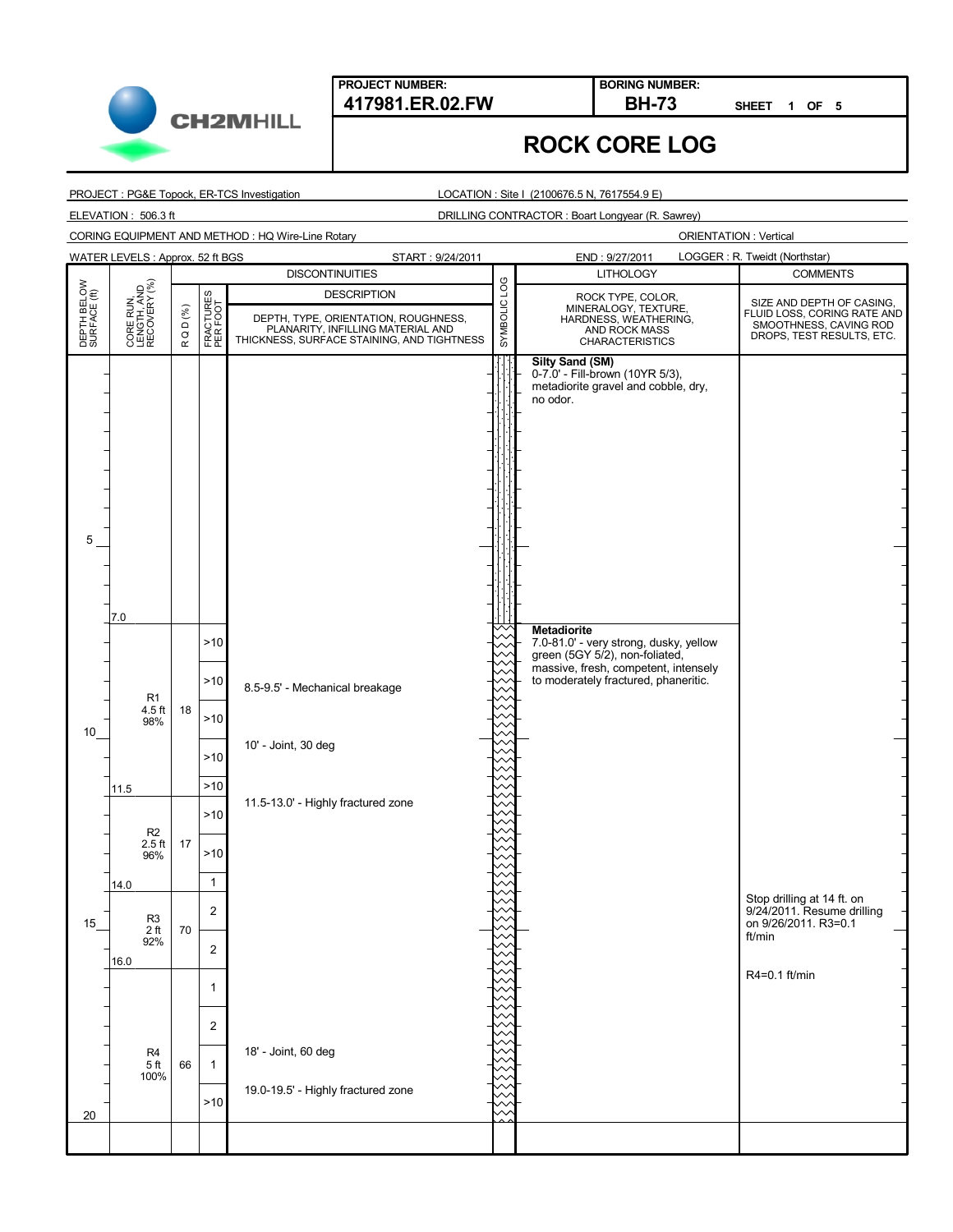**PROJECT NUMBER:**

**CH2MHILL** 

#### **417981.ER.02.FW BH-73 BORING NUMBER:**

**SHEET 2 OF 5**

# **ROCK CORE LOG**

PROJECT : PG&E Topock, ER-TCS Investigation

LOCATION : Site I (2100676.5 N, 7617554.9 E)

ELEVATION : 506.3 ft DRILLING CONTRACTOR : Boart Longyear (R. Sawrey)

CORING EQUIPMENT AND METHOD : HQ Wire-Line Rotary

|                             | WATER LEVELS: Approx. 52 ft BGS          |              |                       | START: 9/24/2011                                                                |              | LOGGER: R. Tweidt (Northstar)<br>END: 9/27/2011                             |                                                       |  |
|-----------------------------|------------------------------------------|--------------|-----------------------|---------------------------------------------------------------------------------|--------------|-----------------------------------------------------------------------------|-------------------------------------------------------|--|
|                             |                                          |              |                       | <b>DISCONTINUITIES</b>                                                          |              | <b>LITHOLOGY</b>                                                            | <b>COMMENTS</b>                                       |  |
|                             |                                          |              |                       | <b>DESCRIPTION</b>                                                              |              | ROCK TYPE, COLOR,                                                           | SIZE AND DEPTH OF CASING,                             |  |
|                             |                                          |              |                       | DEPTH, TYPE, ORIENTATION, ROUGHNESS,                                            |              | MINERALOGY, TEXTURE,<br>HARDNESS, WEATHERING,                               | FLUID LOSS, CORING RATE AND<br>SMOOTHNESS, CAVING ROD |  |
| DEPTH BELOW<br>SURFACE (ft) | CORE RUN,<br>LENGTH, AND<br>RECOVERY (%) | RQD(%)       | FRACTURES<br>PER FOOT | PLANARITY, INFILLING MATERIAL AND<br>THICKNESS, SURFACE STAINING, AND TIGHTNESS | SYMBOLIC LOG | AND ROCK MASS<br><b>CHARACTERISTICS</b>                                     | DROPS, TEST RESULTS, ETC.                             |  |
|                             |                                          |              |                       | 20' - Joint, 60 deg                                                             |              | <b>Metadiorite</b>                                                          |                                                       |  |
|                             | 21.0                                     |              | >10                   |                                                                                 |              | 7.0-81.0' - very strong, dusky, yellow<br>green (5GY 5/2), non-foliated,    |                                                       |  |
|                             |                                          |              |                       |                                                                                 |              | massive, fresh, competent, intensely                                        | R5=0.4 ft/min                                         |  |
|                             | R <sub>5</sub>                           |              | >10                   | 21.5-23.5' - Moderately fractured zone                                          |              | to moderately fractured, phaneritic.<br>21.5-27' - Less competent zone with |                                                       |  |
|                             | $2.5$ ft                                 | 0            | $>10$                 | 22' - Joint, 60 deg                                                             |              | abundant oxidation along fractures,<br>moderately decomposed.               |                                                       |  |
|                             | 100%                                     |              |                       |                                                                                 |              |                                                                             |                                                       |  |
|                             | 23.5                                     |              | $>10$                 |                                                                                 |              |                                                                             |                                                       |  |
|                             |                                          |              | 5                     | 24' - Joint, 60 deg                                                             |              |                                                                             | R6=0.3 ft/min                                         |  |
|                             |                                          |              |                       |                                                                                 |              |                                                                             |                                                       |  |
| 25                          | R <sub>6</sub>                           |              | $\overline{7}$        |                                                                                 |              |                                                                             |                                                       |  |
|                             | $3.5$ ft<br>91%                          | 27           |                       |                                                                                 |              |                                                                             |                                                       |  |
|                             |                                          |              | >10                   |                                                                                 |              |                                                                             |                                                       |  |
|                             | 27.0                                     |              | $>10$                 | 26.5' - Fracture, 60 deg                                                        |              |                                                                             |                                                       |  |
|                             |                                          |              |                       | 27' - Joint, 30 deg                                                             |              |                                                                             | R7=0.4 ft/min                                         |  |
|                             | R7<br>$1.5$ ft                           | 83           | $\mathbf{1}$          |                                                                                 |              |                                                                             |                                                       |  |
|                             | 100%<br>28.5                             |              | 5                     |                                                                                 |              |                                                                             |                                                       |  |
|                             |                                          |              | >10                   | 28.5-34.5' - Highly fractured zone                                              |              |                                                                             | R8=0.4 ft/min                                         |  |
|                             | R <sub>8</sub>                           |              |                       |                                                                                 |              |                                                                             |                                                       |  |
| 30                          | $2.5$ ft<br>83%                          | $\mathbf 0$  | >10                   |                                                                                 |              |                                                                             |                                                       |  |
|                             |                                          |              |                       |                                                                                 |              |                                                                             |                                                       |  |
|                             | 31.0                                     |              | >10                   |                                                                                 |              |                                                                             | R9=0.3 ft/min                                         |  |
|                             |                                          |              | >10                   |                                                                                 |              |                                                                             |                                                       |  |
|                             |                                          |              |                       |                                                                                 |              |                                                                             |                                                       |  |
|                             | R <sub>9</sub><br>3.5 <sub>ft</sub>      | $\mathsf{O}$ | $>10$                 |                                                                                 |              |                                                                             |                                                       |  |
|                             | 54%                                      |              |                       |                                                                                 |              |                                                                             |                                                       |  |
|                             |                                          |              | >10                   |                                                                                 |              |                                                                             |                                                       |  |
|                             | 34.5                                     |              | >10                   |                                                                                 |              |                                                                             |                                                       |  |
| 35                          |                                          |              | 1                     |                                                                                 |              |                                                                             | R10=0.42 ft/min                                       |  |
|                             |                                          |              |                       |                                                                                 |              |                                                                             |                                                       |  |
|                             |                                          |              | 1                     |                                                                                 |              |                                                                             |                                                       |  |
|                             |                                          |              |                       |                                                                                 |              |                                                                             |                                                       |  |
|                             | R <sub>10</sub><br>5ft                   | 74           | 2                     |                                                                                 |              |                                                                             |                                                       |  |
|                             | 100%                                     |              |                       | 37.0-39.0' - Healed fractures                                                   |              | 37.5-39.0' - Quartz and                                                     |                                                       |  |
|                             |                                          |              | $\mathbf{1}$          | 38.0-39.0' - Fracture, 80 deg                                                   |              | plagioclase-rich zone.                                                      |                                                       |  |
|                             |                                          |              |                       |                                                                                 |              |                                                                             |                                                       |  |
|                             |                                          |              | 3                     |                                                                                 |              |                                                                             |                                                       |  |
|                             | 39.5                                     |              |                       |                                                                                 |              |                                                                             |                                                       |  |
| 40                          |                                          |              |                       |                                                                                 |              |                                                                             |                                                       |  |
|                             |                                          |              |                       |                                                                                 |              |                                                                             |                                                       |  |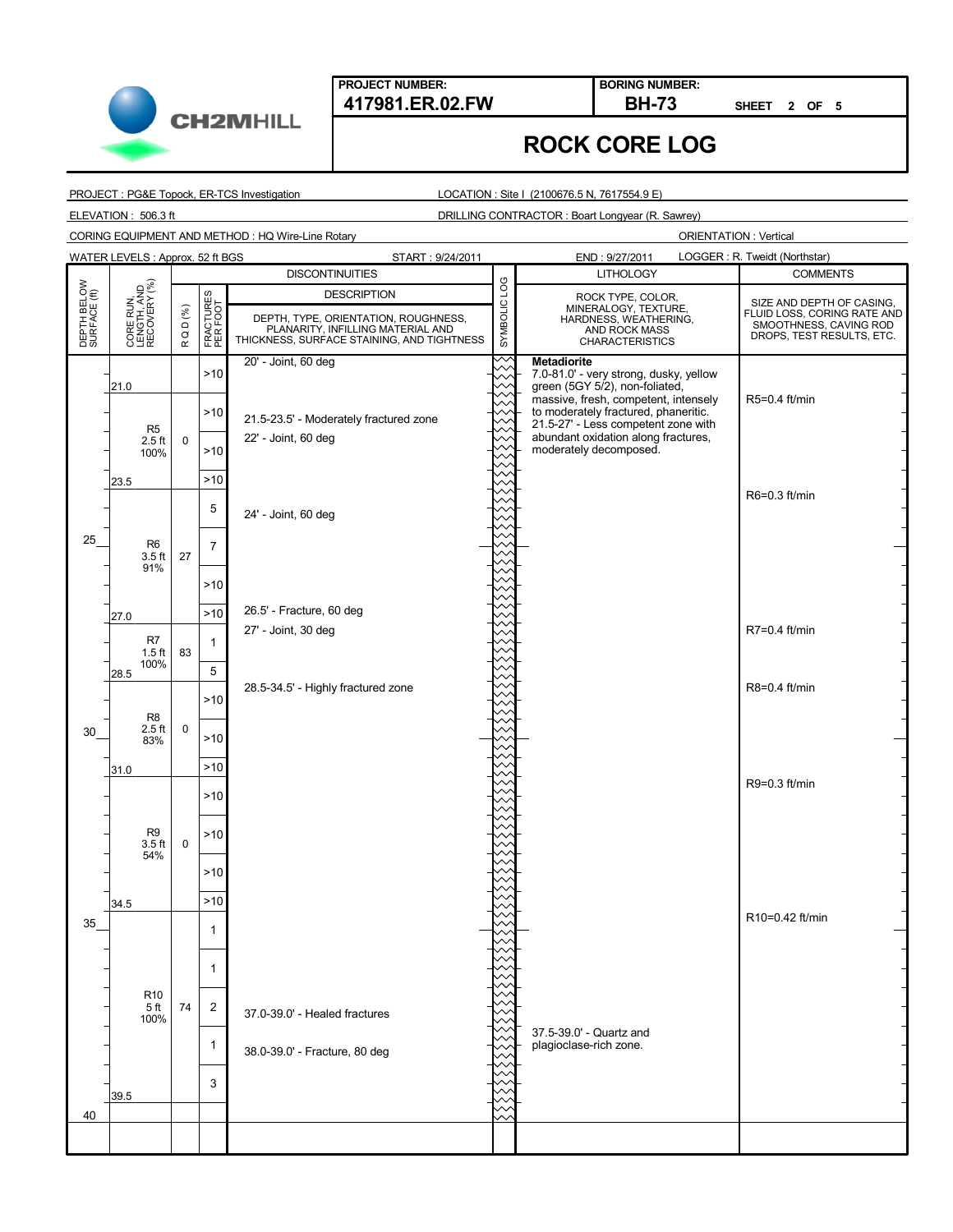

**BORING NUMBER:**

**SHEET 3 OF 5**

## **ROCK CORE LOG**

PROJECT : PG&E Topock, ER-TCS Investigation

LOCATION : Site I (2100676.5 N, 7617554.9 E)

ELEVATION : 506.3 ft DRILLING CONTRACTOR : Boart Longyear (R. Sawrey)

CORING EQUIPMENT AND METHOD : HQ Wire-Line Rotary

**CH2MHILL** 

|                             | WATER LEVELS: Approx. 52 ft BGS<br>LOGGER: R. Tweidt (Northstar)<br>START: 9/24/2011<br>END: 9/27/2011 |           |                       |                                                                                 |              |                                                                        |                                  |  |                  |  |                    |  |                                      |                           |
|-----------------------------|--------------------------------------------------------------------------------------------------------|-----------|-----------------------|---------------------------------------------------------------------------------|--------------|------------------------------------------------------------------------|----------------------------------|--|------------------|--|--------------------|--|--------------------------------------|---------------------------|
|                             |                                                                                                        |           |                       | <b>DISCONTINUITIES</b>                                                          |              | <b>LITHOLOGY</b>                                                       | <b>COMMENTS</b>                  |  |                  |  |                    |  |                                      |                           |
| DEPTH BELOW<br>SURFACE (ft) |                                                                                                        |           |                       |                                                                                 |              |                                                                        |                                  |  | QD $(^{96}_{6})$ |  | <b>DESCRIPTION</b> |  | ROCK TYPE, COLOR,                    | SIZE AND DEPTH OF CASING, |
|                             |                                                                                                        |           |                       |                                                                                 |              |                                                                        |                                  |  |                  |  |                    |  | DEPTH, TYPE, ORIENTATION, ROUGHNESS, |                           |
|                             | CORE RUN,<br>LENGTH, AND<br>RECOVERY (%)                                                               | $\propto$ | FRACTURES<br>PER FOOT | PLANARITY, INFILLING MATERIAL AND<br>THICKNESS, SURFACE STAINING, AND TIGHTNESS | SYMBOLIC LOG | AND ROCK MASS<br><b>CHARACTERISTICS</b>                                | DROPS, TEST RESULTS, ETC.        |  |                  |  |                    |  |                                      |                           |
|                             |                                                                                                        |           |                       |                                                                                 |              | <b>Metadiorite</b>                                                     | Stop drilling at 39.5 ft on      |  |                  |  |                    |  |                                      |                           |
|                             |                                                                                                        |           | $\mathbf{1}$          | 40.5' - Joint, 60 deg                                                           |              | 7.0-81.0' - very strong, dusky, yellow                                 | 9/26/2011. Resume drilling       |  |                  |  |                    |  |                                      |                           |
|                             |                                                                                                        | 78        |                       |                                                                                 |              | green (5GY 5/2), non-foliated,<br>massive, fresh, competent, intensely | on 9/27/2011. R11=0.36<br>ft/min |  |                  |  |                    |  |                                      |                           |
|                             | R <sub>11</sub>                                                                                        |           | 3                     |                                                                                 |              | to moderately fractured, phaneritic.                                   |                                  |  |                  |  |                    |  |                                      |                           |
|                             | 5 <sub>ft</sub>                                                                                        |           |                       |                                                                                 |              | 40.5-42.0' - Quartz and<br>plagioclase-rich zone.                      |                                  |  |                  |  |                    |  |                                      |                           |
|                             | 100%                                                                                                   |           | $\mathbf{1}$          |                                                                                 |              |                                                                        |                                  |  |                  |  |                    |  |                                      |                           |
|                             |                                                                                                        |           |                       | 43' - Joint, 60 deg                                                             |              |                                                                        |                                  |  |                  |  |                    |  |                                      |                           |
|                             |                                                                                                        |           | 3                     |                                                                                 |              |                                                                        |                                  |  |                  |  |                    |  |                                      |                           |
|                             |                                                                                                        |           | 4                     |                                                                                 |              |                                                                        |                                  |  |                  |  |                    |  |                                      |                           |
|                             | 44.5                                                                                                   |           |                       | 44.25' - Joint, 80 deg                                                          |              |                                                                        | R12=0.42 ft/min                  |  |                  |  |                    |  |                                      |                           |
| 45                          |                                                                                                        |           | 1                     | 45' - Fracture, 10 deg                                                          |              |                                                                        |                                  |  |                  |  |                    |  |                                      |                           |
|                             |                                                                                                        |           |                       |                                                                                 |              |                                                                        |                                  |  |                  |  |                    |  |                                      |                           |
|                             |                                                                                                        |           | $\mathbf{1}$          | 46' - Joint, 30 deg                                                             |              |                                                                        |                                  |  |                  |  |                    |  |                                      |                           |
|                             | R <sub>12</sub>                                                                                        |           |                       |                                                                                 |              |                                                                        |                                  |  |                  |  |                    |  |                                      |                           |
|                             | 5 <sub>ft</sub>                                                                                        | 90        | $\mathbf{1}$          |                                                                                 |              |                                                                        |                                  |  |                  |  |                    |  |                                      |                           |
|                             | 100%                                                                                                   |           |                       | 47.5' - Joint, 30 deg                                                           |              |                                                                        |                                  |  |                  |  |                    |  |                                      |                           |
|                             |                                                                                                        |           | 1                     |                                                                                 |              |                                                                        |                                  |  |                  |  |                    |  |                                      |                           |
|                             |                                                                                                        |           |                       | 48.5' - Joint, 30 deg                                                           |              |                                                                        |                                  |  |                  |  |                    |  |                                      |                           |
|                             |                                                                                                        |           | $\overline{2}$        |                                                                                 |              |                                                                        |                                  |  |                  |  |                    |  |                                      |                           |
|                             | 49.5                                                                                                   |           |                       |                                                                                 |              |                                                                        | R13=0.3 ft/min                   |  |                  |  |                    |  |                                      |                           |
| 50                          |                                                                                                        |           | $\mathbf{1}$          |                                                                                 |              |                                                                        |                                  |  |                  |  |                    |  |                                      |                           |
|                             |                                                                                                        |           |                       | 50.25' - Joint, 30 deg                                                          |              |                                                                        |                                  |  |                  |  |                    |  |                                      |                           |
|                             |                                                                                                        |           | $\overline{2}$        |                                                                                 |              |                                                                        |                                  |  |                  |  |                    |  |                                      |                           |
|                             | R <sub>13</sub>                                                                                        |           |                       |                                                                                 |              |                                                                        |                                  |  |                  |  |                    |  |                                      |                           |
|                             | 5 <sub>ft</sub><br>95%                                                                                 | 27        | $\overline{4}$        |                                                                                 |              |                                                                        |                                  |  |                  |  |                    |  |                                      |                           |
|                             |                                                                                                        |           |                       |                                                                                 |              |                                                                        |                                  |  |                  |  |                    |  |                                      |                           |
|                             |                                                                                                        |           | 4                     |                                                                                 |              |                                                                        |                                  |  |                  |  |                    |  |                                      |                           |
|                             |                                                                                                        |           |                       |                                                                                 |              |                                                                        |                                  |  |                  |  |                    |  |                                      |                           |
|                             | 54.5                                                                                                   |           | 4                     |                                                                                 |              |                                                                        |                                  |  |                  |  |                    |  |                                      |                           |
| 55                          |                                                                                                        | 4         |                       |                                                                                 |              |                                                                        | R14=0.25 ft/min                  |  |                  |  |                    |  |                                      |                           |
|                             |                                                                                                        |           |                       | 55' - Fracture, 80 deg                                                          |              |                                                                        |                                  |  |                  |  |                    |  |                                      |                           |
|                             |                                                                                                        |           |                       |                                                                                 |              |                                                                        |                                  |  |                  |  |                    |  |                                      |                           |
|                             |                                                                                                        |           | 5                     |                                                                                 |              |                                                                        |                                  |  |                  |  |                    |  |                                      |                           |
|                             | <b>R14</b>                                                                                             |           |                       |                                                                                 |              |                                                                        |                                  |  |                  |  |                    |  |                                      |                           |
|                             | 5 <sup>ft</sup><br>100%                                                                                | 23        | 4                     | 57.0-58.0' - Highly fractured zone                                              |              |                                                                        |                                  |  |                  |  |                    |  |                                      |                           |
|                             |                                                                                                        |           |                       |                                                                                 |              |                                                                        |                                  |  |                  |  |                    |  |                                      |                           |
|                             |                                                                                                        |           | >10                   |                                                                                 |              |                                                                        |                                  |  |                  |  |                    |  |                                      |                           |
|                             |                                                                                                        |           |                       |                                                                                 |              |                                                                        |                                  |  |                  |  |                    |  |                                      |                           |
|                             | 59.5                                                                                                   |           | >10                   | 59' - Fracture, 80 deg                                                          |              |                                                                        |                                  |  |                  |  |                    |  |                                      |                           |
| 60                          |                                                                                                        |           |                       |                                                                                 |              |                                                                        | R15=0.3 FPM                      |  |                  |  |                    |  |                                      |                           |
|                             |                                                                                                        |           |                       |                                                                                 |              |                                                                        |                                  |  |                  |  |                    |  |                                      |                           |
|                             |                                                                                                        |           |                       |                                                                                 |              |                                                                        |                                  |  |                  |  |                    |  |                                      |                           |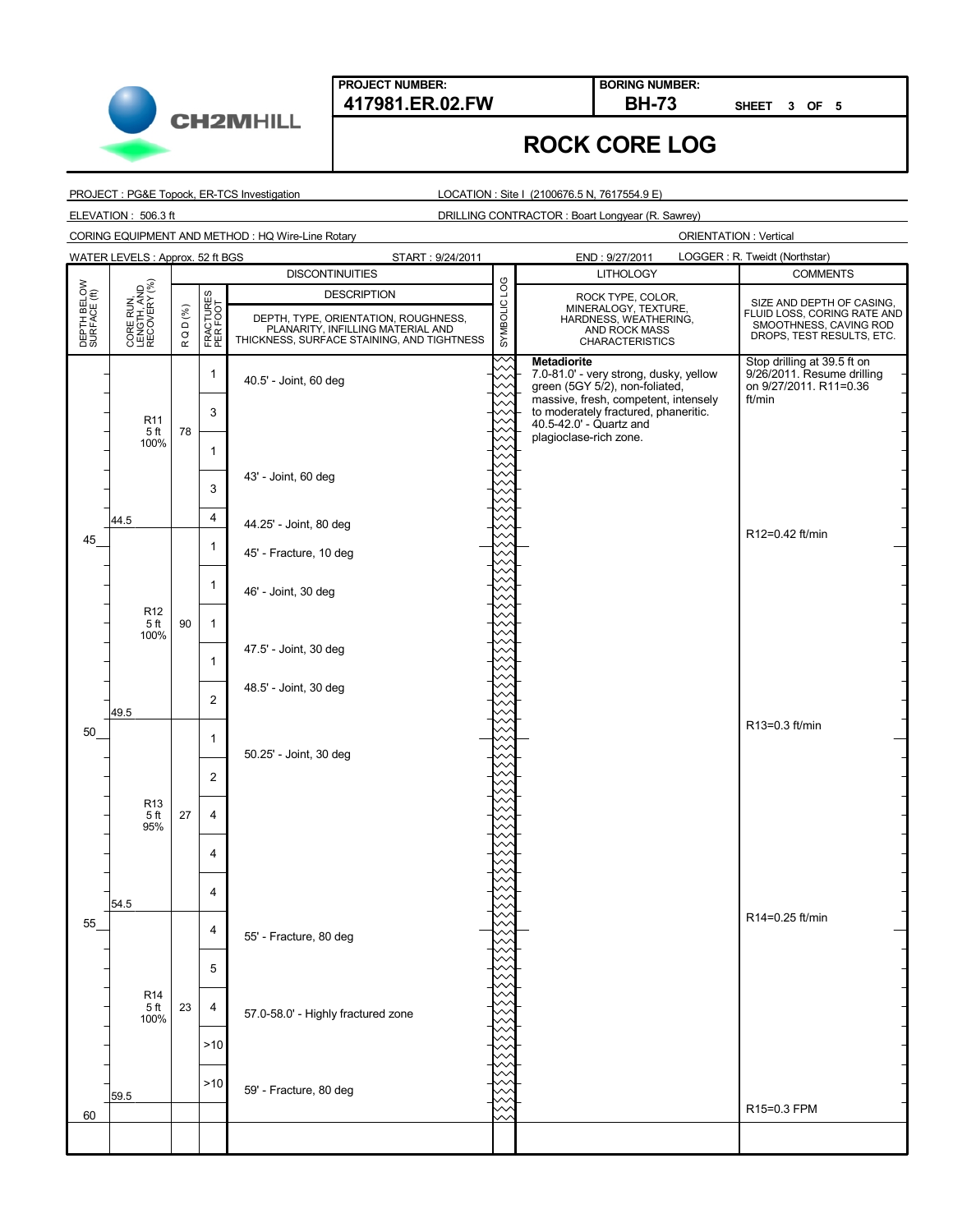

**BORING NUMBER:**

**SHEET 4 OF 5**

## **ROCK CORE LOG**

PROJECT : PG&E Topock, ER-TCS Investigation

LOCATION : Site I (2100676.5 N, 7617554.9 E)

ELEVATION : 506.3 ft DRILLING CONTRACTOR : Boart Longyear (R. Sawrey)

CORING EQUIPMENT AND METHOD : HQ Wire-Line Rotary

**CH2MHILL** 

| <b>WATER LEVELS: Approx. 52 ft BGS</b><br>START: 9/24/2011 |                                          |        |                       |                                                                                 |  | LOGGER: R. Tweidt (Northstar)<br>END: 9/27/2011                              |                                                     |  |  |                    |              |                   |                           |
|------------------------------------------------------------|------------------------------------------|--------|-----------------------|---------------------------------------------------------------------------------|--|------------------------------------------------------------------------------|-----------------------------------------------------|--|--|--------------------|--------------|-------------------|---------------------------|
|                                                            |                                          |        |                       | <b>DISCONTINUITIES</b>                                                          |  | <b>LITHOLOGY</b>                                                             | <b>COMMENTS</b>                                     |  |  |                    |              |                   |                           |
| DEPTH BELOW<br>SURFACE (ft)                                | CORE RUN,<br>LENGTH, AND<br>RECOVERY (%) |        |                       |                                                                                 |  |                                                                              |                                                     |  |  | <b>DESCRIPTION</b> | SYMBOLIC LOG | ROCK TYPE, COLOR, | SIZE AND DEPTH OF CASING, |
|                                                            |                                          |        | FRACTURES<br>PER FOOT | DEPTH, TYPE, ORIENTATION, ROUGHNESS,                                            |  | MINERALOGY, TEXTURE,<br>HARDNESS, WEATHERING,                                | FLUID LOSS, CORING RATE AND                         |  |  |                    |              |                   |                           |
|                                                            |                                          | RQD(%) |                       | PLANARITY, INFILLING MATERIAL AND<br>THICKNESS, SURFACE STAINING, AND TIGHTNESS |  | AND ROCK MASS                                                                | SMOOTHNESS, CAVING ROD<br>DROPS, TEST RESULTS, ETC. |  |  |                    |              |                   |                           |
|                                                            |                                          |        |                       |                                                                                 |  | <b>CHARACTERISTICS</b>                                                       |                                                     |  |  |                    |              |                   |                           |
|                                                            |                                          |        | 2                     |                                                                                 |  | <b>Metadiorite</b><br>7.0-81.0' - very strong, dusky, yellow                 |                                                     |  |  |                    |              |                   |                           |
|                                                            |                                          |        | $\pmb{0}$             |                                                                                 |  | green (5GY 5/2), non-foliated,                                               |                                                     |  |  |                    |              |                   |                           |
|                                                            |                                          | 75     |                       |                                                                                 |  | massive, fresh, competent, intensely<br>to moderately fractured, phaneritic. |                                                     |  |  |                    |              |                   |                           |
|                                                            | R <sub>15</sub><br>5 <sub>ft</sub>       |        | $\mathbf{1}$          |                                                                                 |  |                                                                              |                                                     |  |  |                    |              |                   |                           |
|                                                            | 100%                                     |        |                       |                                                                                 |  |                                                                              |                                                     |  |  |                    |              |                   |                           |
|                                                            |                                          |        | 3                     |                                                                                 |  |                                                                              |                                                     |  |  |                    |              |                   |                           |
|                                                            |                                          |        |                       |                                                                                 |  |                                                                              |                                                     |  |  |                    |              |                   |                           |
|                                                            |                                          |        | 0                     |                                                                                 |  |                                                                              |                                                     |  |  |                    |              |                   |                           |
|                                                            | 64.5                                     |        |                       |                                                                                 |  |                                                                              |                                                     |  |  |                    |              |                   |                           |
| 65                                                         |                                          |        |                       |                                                                                 |  |                                                                              | R16=0.39 ft/min                                     |  |  |                    |              |                   |                           |
|                                                            |                                          |        | 1                     | 65' - Fracture, 60 deg                                                          |  |                                                                              |                                                     |  |  |                    |              |                   |                           |
|                                                            |                                          |        |                       |                                                                                 |  |                                                                              |                                                     |  |  |                    |              |                   |                           |
|                                                            |                                          |        | $\mathbf{1}$          | 66.25' - Fracture, 60 deg                                                       |  |                                                                              |                                                     |  |  |                    |              |                   |                           |
|                                                            | R <sub>16</sub>                          |        |                       |                                                                                 |  |                                                                              |                                                     |  |  |                    |              |                   |                           |
|                                                            | 5 <sub>ft</sub><br>98%                   | 94     | $\mathbf{1}$          |                                                                                 |  |                                                                              |                                                     |  |  |                    |              |                   |                           |
|                                                            |                                          |        |                       |                                                                                 |  |                                                                              |                                                     |  |  |                    |              |                   |                           |
|                                                            |                                          |        | 1                     |                                                                                 |  |                                                                              |                                                     |  |  |                    |              |                   |                           |
|                                                            |                                          |        |                       |                                                                                 |  |                                                                              |                                                     |  |  |                    |              |                   |                           |
|                                                            | 69.5                                     |        | $\mathbf{1}$          |                                                                                 |  |                                                                              |                                                     |  |  |                    |              |                   |                           |
| 70                                                         |                                          |        |                       |                                                                                 |  |                                                                              | R17=0.4 ft/min                                      |  |  |                    |              |                   |                           |
|                                                            | <b>R17</b><br>2 ft<br>65%                | 85     | $\mathbf{1}$          |                                                                                 |  |                                                                              |                                                     |  |  |                    |              |                   |                           |
|                                                            |                                          |        |                       | 70.5' - Fracture, 40 deg                                                        |  |                                                                              |                                                     |  |  |                    |              |                   |                           |
|                                                            | 71.5                                     |        | $\overline{2}$        |                                                                                 |  |                                                                              |                                                     |  |  |                    |              |                   |                           |
|                                                            |                                          |        |                       |                                                                                 |  |                                                                              | R18=0.36 ft/min                                     |  |  |                    |              |                   |                           |
|                                                            |                                          |        | 3                     | 72' - Fracture, 80 deg                                                          |  |                                                                              |                                                     |  |  |                    |              |                   |                           |
|                                                            |                                          |        |                       |                                                                                 |  |                                                                              |                                                     |  |  |                    |              |                   |                           |
|                                                            |                                          |        | 4                     | 73' - Fracture, 80 deg                                                          |  |                                                                              |                                                     |  |  |                    |              |                   |                           |
|                                                            | R <sub>18</sub>                          |        |                       |                                                                                 |  |                                                                              |                                                     |  |  |                    |              |                   |                           |
|                                                            | 5 <sub>ft</sub>                          | 62     | 3                     |                                                                                 |  |                                                                              |                                                     |  |  |                    |              |                   |                           |
|                                                            | 100%                                     |        |                       |                                                                                 |  |                                                                              |                                                     |  |  |                    |              |                   |                           |
| 75                                                         |                                          |        | 0                     |                                                                                 |  |                                                                              |                                                     |  |  |                    |              |                   |                           |
|                                                            |                                          |        |                       | 75.5' - Fracture, 30 deg                                                        |  |                                                                              |                                                     |  |  |                    |              |                   |                           |
|                                                            |                                          |        | $\overline{c}$        |                                                                                 |  |                                                                              |                                                     |  |  |                    |              |                   |                           |
|                                                            | 76.5                                     |        |                       |                                                                                 |  |                                                                              | $R19 = 0.42$ ft/min                                 |  |  |                    |              |                   |                           |
|                                                            |                                          |        | 1                     |                                                                                 |  |                                                                              |                                                     |  |  |                    |              |                   |                           |
|                                                            |                                          |        |                       |                                                                                 |  |                                                                              |                                                     |  |  |                    |              |                   |                           |
|                                                            |                                          |        | $\mathbf{1}$          |                                                                                 |  |                                                                              |                                                     |  |  |                    |              |                   |                           |
|                                                            | R <sub>19</sub>                          |        |                       |                                                                                 |  |                                                                              |                                                     |  |  |                    |              |                   |                           |
|                                                            | $4.5$ ft<br>100%                         | 86     | 3                     |                                                                                 |  |                                                                              |                                                     |  |  |                    |              |                   |                           |
|                                                            |                                          |        |                       |                                                                                 |  |                                                                              |                                                     |  |  |                    |              |                   |                           |
| 80                                                         |                                          |        | $\overline{2}$        |                                                                                 |  |                                                                              |                                                     |  |  |                    |              |                   |                           |
|                                                            |                                          |        |                       |                                                                                 |  |                                                                              |                                                     |  |  |                    |              |                   |                           |
|                                                            |                                          |        |                       |                                                                                 |  |                                                                              |                                                     |  |  |                    |              |                   |                           |